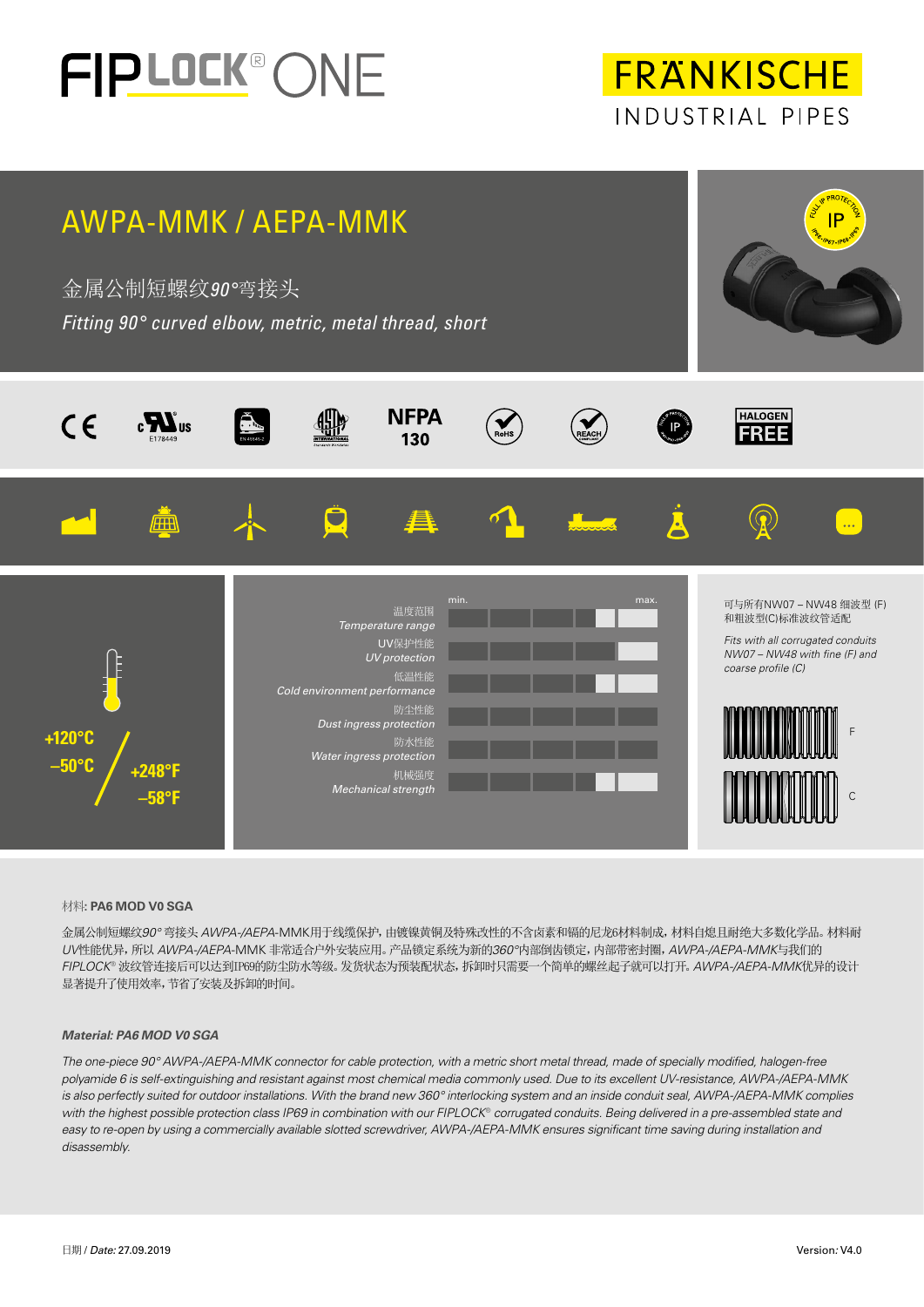

## AWPA-MMK / AEPA-MMK

产品性能 / *Product performances*

| 应用性能 / Application performances              | 特性<br><b>Characteristics</b>                               | 单位<br><b>Unit</b>                      | 规范标准<br><b>Standards, specifications</b> | 备注<br><b>Remark</b>                     |
|----------------------------------------------|------------------------------------------------------------|----------------------------------------|------------------------------------------|-----------------------------------------|
| 温度范围<br>Temperature range                    | $-50$ $\overline{2}$ $1/to + 120$<br>$-58 \nvert 40 + 248$ | °C<br>°F                               | IS FIP                                   |                                         |
| 温度(短周期)<br>Temperatur (short-term)           | 150 (500 h); 160 (100 h)<br>302 (500 h); 320 (100 h)       | °C<br>°F                               | IS FIP                                   |                                         |
| 材料性能 / Material performances                 |                                                            |                                        |                                          |                                         |
| 缺口冲击测试<br>Notched bar impact test            | $7 - 25$                                                   | kJ/m <sup>2</sup>                      | ISO 180                                  |                                         |
| 系统密封性能 / System tightness                    |                                                            |                                        |                                          |                                         |
| IP等级<br>IP rating                            | IP66/IP67/IP68/IP69<br>(IP69K)                             |                                        | <b>IEC EN 60529</b>                      |                                         |
| 防火性能 / Fire safety performances              |                                                            |                                        |                                          |                                         |
| 不含卤素和镉<br>Free from halogens and cadmium     | 是 / yes                                                    |                                        |                                          |                                         |
| 阻燃等级<br>Fire classification                  | V <sub>0</sub>                                             |                                        | <b>UL 94</b>                             |                                         |
| 产品防火特性<br>Fire characteristic of the product | 自熄<br>self-extinguishing                                   |                                        | <b>UL 514B</b>                           |                                         |
| 氧指数<br>Oxygen index                          | >32                                                        | $\%$                                   | EN ISO 4589-2                            |                                         |
| 灼热丝测试<br>Glow wire test                      | 960<br>1760                                                | °C<br>۰Ē                               | <b>IEC 60695</b>                         |                                         |
| 火灾危害等级<br>Fire hazardous level               | HL <sub>3</sub>                                            |                                        | EN45545-2                                |                                         |
| 火焰蔓延指数<br>Flame spread index                 | 符合<br>compliant                                            |                                        | ASTM E162                                | 依照 /acc.<br><b>NFPA 130</b>             |
| 烟雾浓度<br>Smoke densitiy                       | 符合<br>compliant                                            |                                        | ASTM E662                                | 依照 /acc.<br><b>NFPA 130</b>             |
| 烟雾毒性<br>Smoke toxicity                       | 符合<br>compliant                                            |                                        | BSS 7239/SMP 800-C                       |                                         |
| 热释放量(焓)<br>Heat release (Enthalpy)           | 19,4 (8265)                                                | MJ/kg<br><b>ASTM E1354</b><br>(BTU/lb) |                                          | 50 kW/m <sup>2</sup> 热通量 /<br>heat flux |
| 火焰蔓延<br>Spread of fire                       | 非火焰蔓延<br>non flame propagating                             |                                        | <b>IEC EN 61386</b>                      |                                         |

| <b>耐候性/Weathering performances</b>      |                 |        |                         |
|-----------------------------------------|-----------------|--------|-------------------------|
| UV及耐候性<br>UV and weathering performance | 优异<br>excellent | IS FIP | 可达40年<br>up to 40 years |

测试条件参照*EN ISO 139* 温度*23°C*,湿度 */ 50%*(如未注明测试条件)。*IS FIP* = *FIP*内部测试规范 *Tests carried out acc. EN ISO 139 at 23°C / 50% r. h. (if not indicated different). IS FIP = Internal Specification FIP*